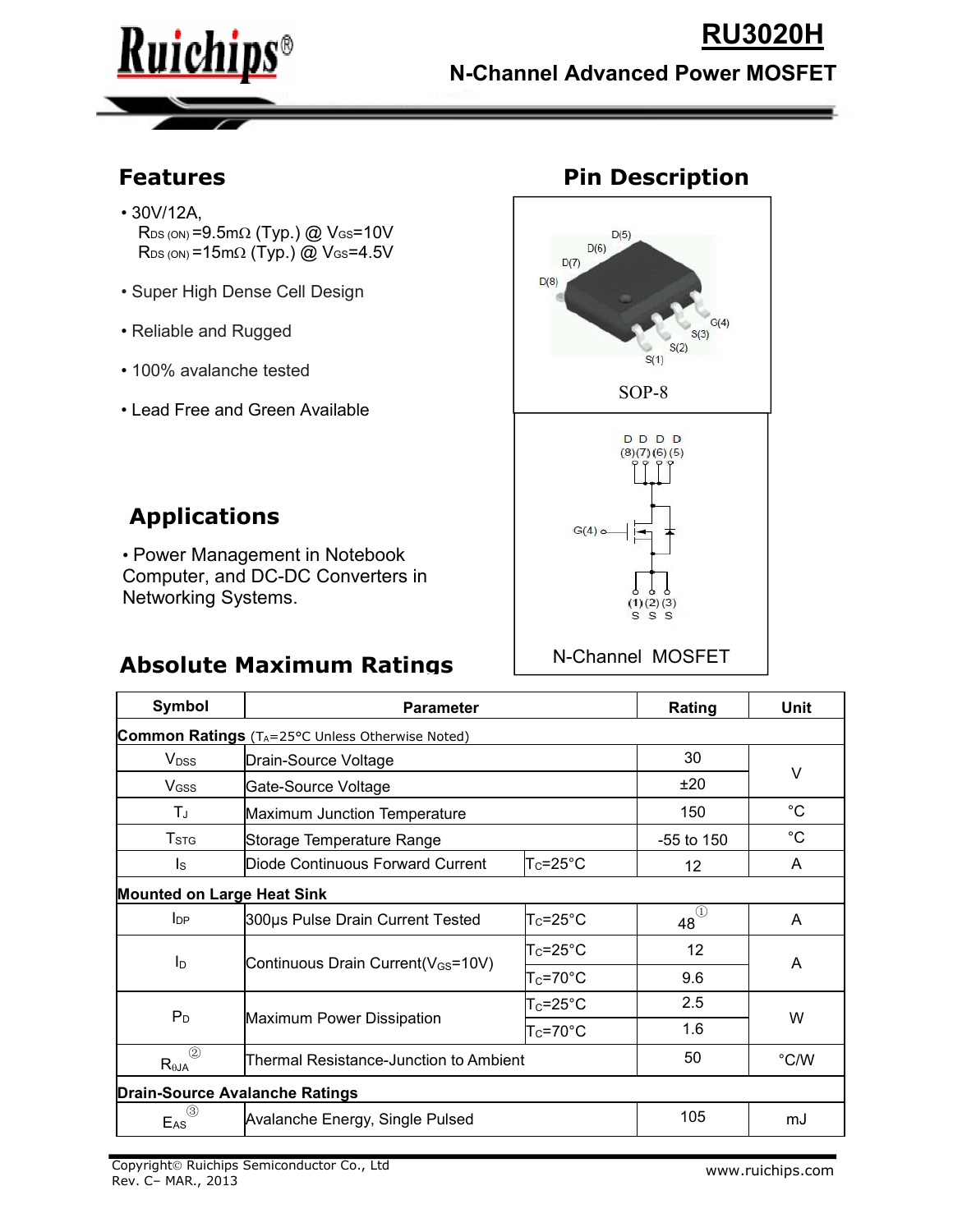#### **Electrical Characteristics** (T<sub>A</sub>=25°C Unless Otherwise Noted)

|                          |                                           |                                                                    | <b>RU3020H</b> |                |      |             |  |
|--------------------------|-------------------------------------------|--------------------------------------------------------------------|----------------|----------------|------|-------------|--|
| Symbol                   | <b>Parameter</b>                          | <b>Test Condition</b>                                              | Min.           | Typ.           | Max. | <b>Unit</b> |  |
|                          | <b>Static Characteristics</b>             |                                                                    |                |                |      |             |  |
| <b>BV</b> <sub>DSS</sub> | Drain-Source Breakdown Voltage            | $\mathsf{V}_{\mathsf{GS}}$ =0V, I <sub>DS</sub> =250µA             | 30             |                |      | $\vee$      |  |
|                          |                                           | $\mathsf{V}_\mathsf{DS}$ = 30V, V $_\mathsf{GS}$ =0V               |                |                | 1    |             |  |
| $I_{DSS}$                | Zero Gate Voltage Drain Current           | $T_J = 85^\circ C$                                                 |                |                | 30   | $\mu$ A     |  |
| $V_{GS(th)}$             | Gate Threshold Voltage                    | $V_{DS} = V_{GS}$ , I <sub>DS</sub> =250µA                         | 1.0            |                | 2.5  | $\vee$      |  |
| <b>I</b> GSS             | Gate Leakage Current                      | $V_{GS}$ = $\pm$ 20V, V <sub>DS</sub> =0V                          |                |                | ±100 | nA          |  |
| ④<br>$R_{DS(ON)}$        | Drain-Source On-state Resistance          | $\rm{V_{GS}}$ = 10V, I $\rm{_{DS}}$ =10A                           |                | 9.5            | 15   | $m\Omega$   |  |
|                          |                                           | $\mathsf{V}_{\mathsf{GS}}$ = 4.5V, I $_{\mathsf{DS}}$ =8A          |                | 15             | 21   | $m\Omega$   |  |
|                          | <b>Diode Characteristics</b>              |                                                                    |                |                |      |             |  |
| $V_{SD}$                 | Diode Forward Voltage                     | $\parallel_{SD} = 12A, V_{GS} = 0V$                                |                |                | 1.2  | $\vee$      |  |
| tr                       | <b>Reverse Recovery Time</b>              | lsp=12A, dlsp/dt=100A/μs                                           |                | 20             |      | ns          |  |
| $Q_{rr}$                 | Reverse Recovery Charge                   |                                                                    |                | 12             |      | nC          |  |
|                          | <b>Dynamic Characteristics</b>            |                                                                    |                |                |      |             |  |
| R <sub>G</sub>           | Gate Resistance                           | $V_{GS}$ =0V,V $_{DS}$ =0V,F=1MHz                                  |                | 1.2            |      | $\Omega$    |  |
| $C_{iss}$                | Input Capacitance                         | $V$ <sub>GS</sub> =0V,                                             |                | 980            |      | pF          |  |
| $C_{\text{oss}}$         | Output Capacitance                        | $V_{DS} = 15V,$                                                    |                | 160            |      |             |  |
| C <sub>rss</sub>         | Reverse Transfer Capacitance              | Frequency=1.0MHz                                                   |                | 120            |      |             |  |
| $t_{d(ON)}$              | Turn-on Delay Time                        |                                                                    |                | 12             |      |             |  |
| $t_{r}$                  | Turn-on Rise Time                         | $\mathsf{V}_{\mathsf{DD}}$ =15V, RL=30 $\Omega$ ,                  |                | 19             |      |             |  |
| $t_{d(OFF)}$             | Turn-off Delay Time                       | IDS=12A, VGEN= 10V,<br>$R$ G=6 $\Omega$                            |                | 34             |      | ns          |  |
| $t_{\rm f}$              | Turn-off Fall Time                        |                                                                    |                | 16             |      |             |  |
|                          | (5)<br><b>Gate Charge Characteristics</b> |                                                                    |                |                |      |             |  |
| $Q_g$                    | Total Gate Charge                         |                                                                    |                | 19             | 25   |             |  |
| $Q_{gs}$                 | Gate-Source Charge                        | V <sub>DS</sub> =15V, V <sub>GS</sub> = 10V,<br>$\textsf{los}=12A$ |                | 3              |      | nC          |  |
| $Q_{gd}$                 | Gate-Drain Charge                         |                                                                    |                | $\overline{7}$ |      |             |  |

Notes: ①Pulse width limited by safe operating area.

 $@$ When mounted on 1 inch square copper board, t  $≤10$ sec.

 $\odot$ Limited by T<sub>Jmax</sub>, I<sub>AS</sub> = 20A, V<sub>DD</sub> = 48V, R<sub>G</sub> = 50Ω, Starting T<sub>J</sub> = 25°C.

 $\circledA$ Pulse test ; Pulse width  $\leq$ 300 $\mu$ s, duty cycle  $\leq$ 2%.

⑤Guaranteed by design, not subject to production testing.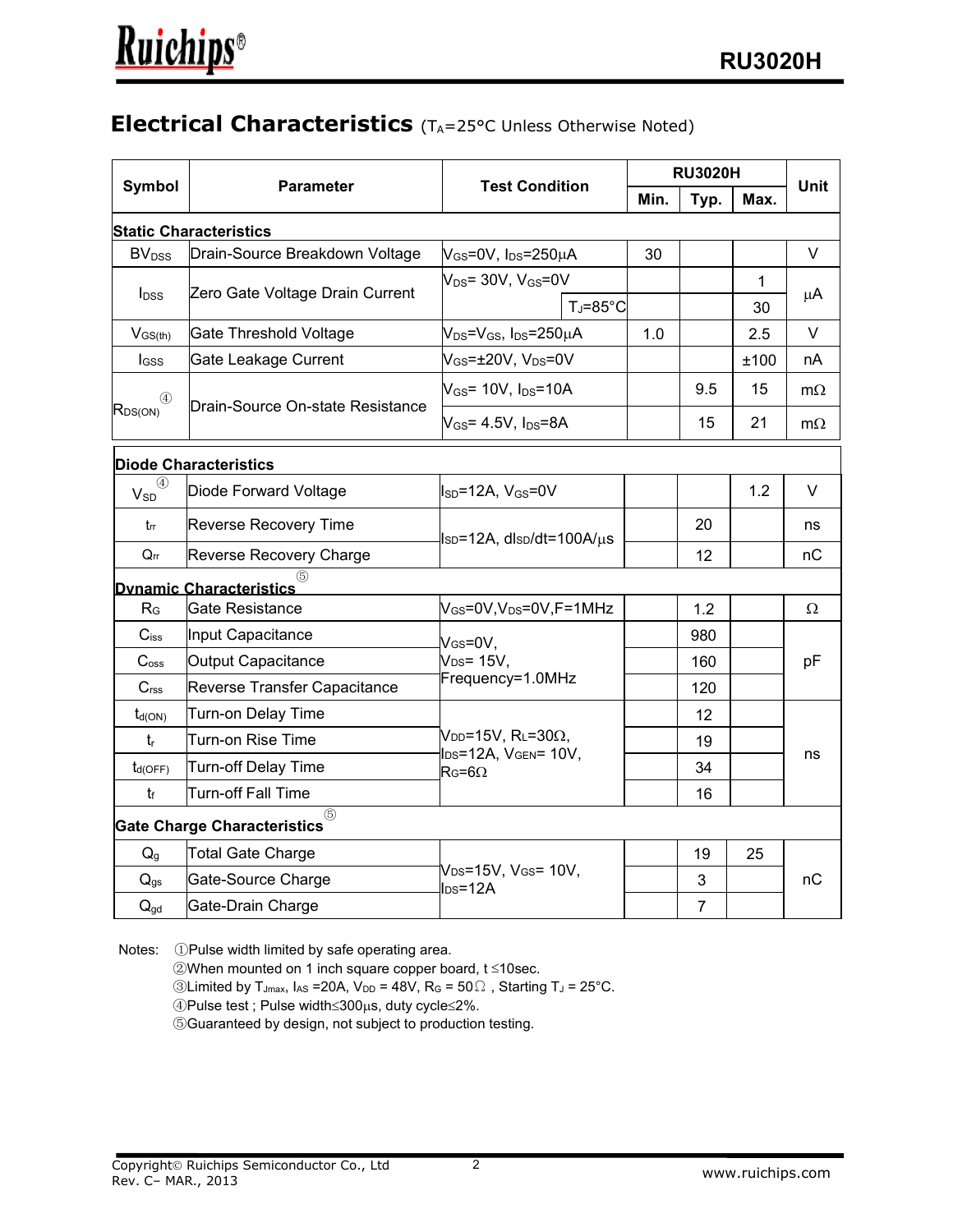# **Typical Characteristics**

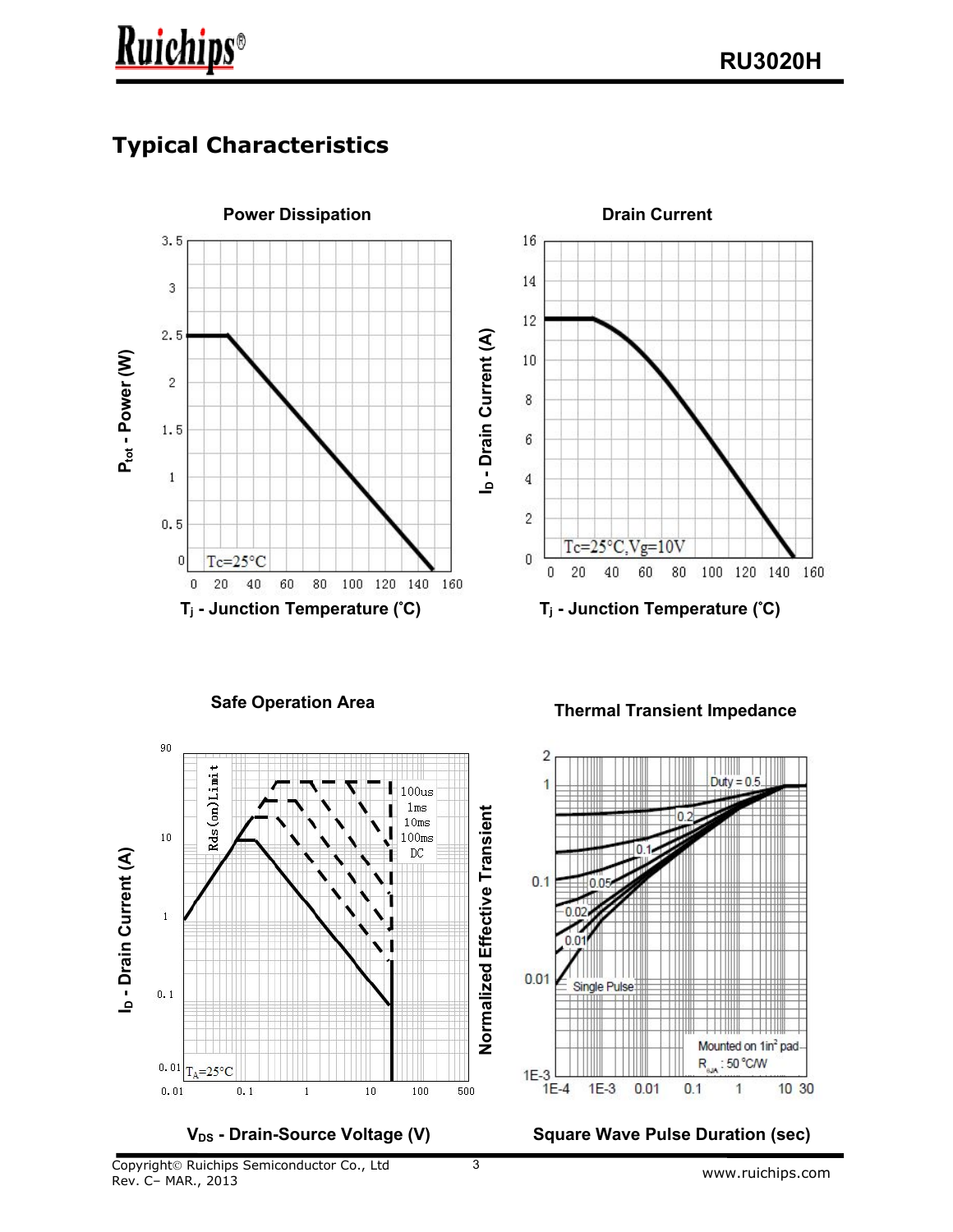## **Typical Characteristics**

**Ruichips**®



**Output Characteristics Drain-Source On Resistance**

**Normalized Threshold Voltage R**DS(ON) - **On - Resistance (mΩ)**<br>అంత అంత జ **R**DS(ON) **- On - Resistance (m**  $\mathbf 0$  $0.0$  $\overline{5}$  $\overline{9}$  $10$  $\mathbf{1}$  $\mathfrak{p}$  $\overline{\mathbf{4}}$ ĥ  $\overline{8}$ 25  $50$ 75 100 125  $-50$  $-25$  $\overline{0}$ 150 **VGS - Gate-Source Voltage (V) T<sup>j</sup> - Junction Temperature (°C)**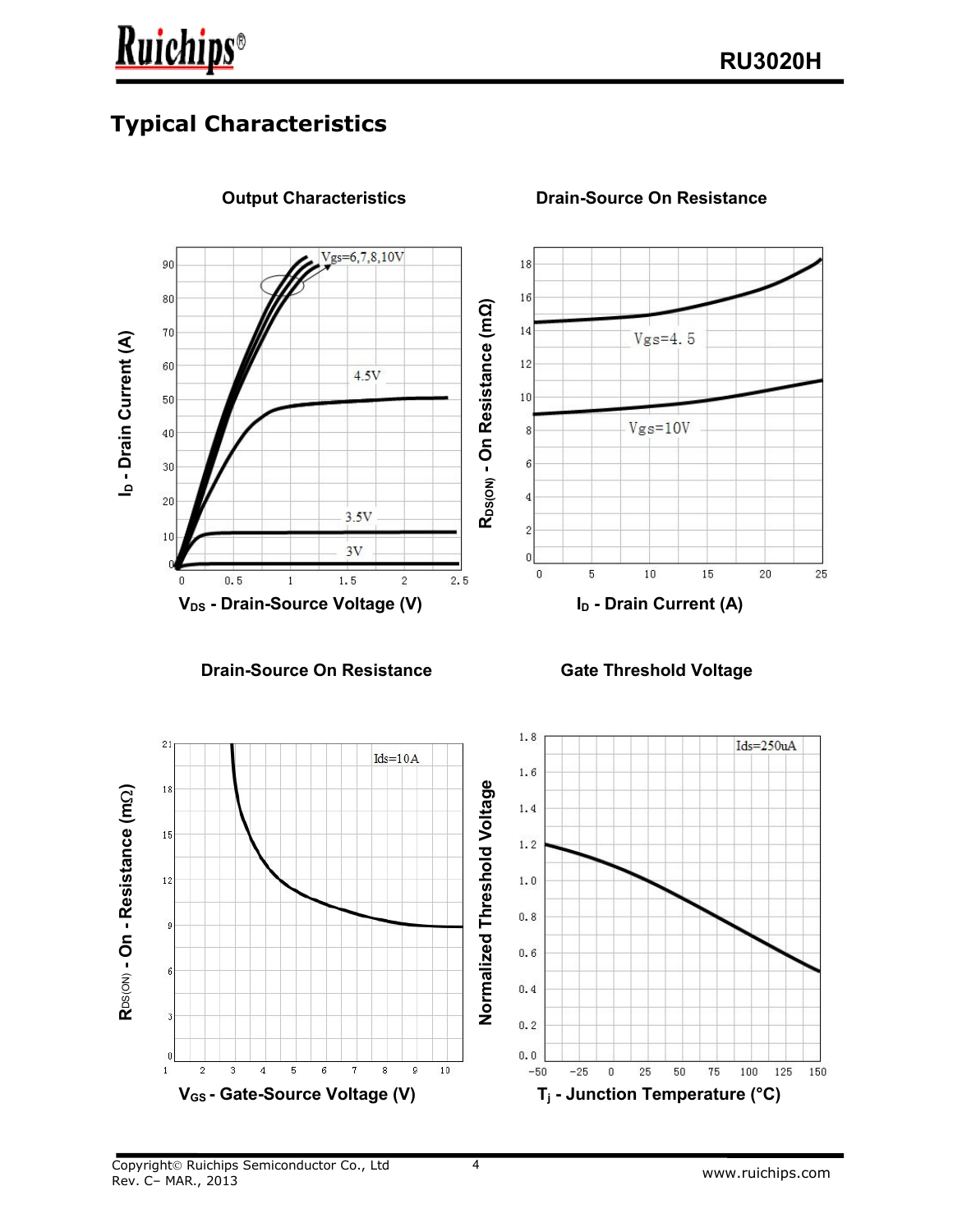### **Typical Characteristics**

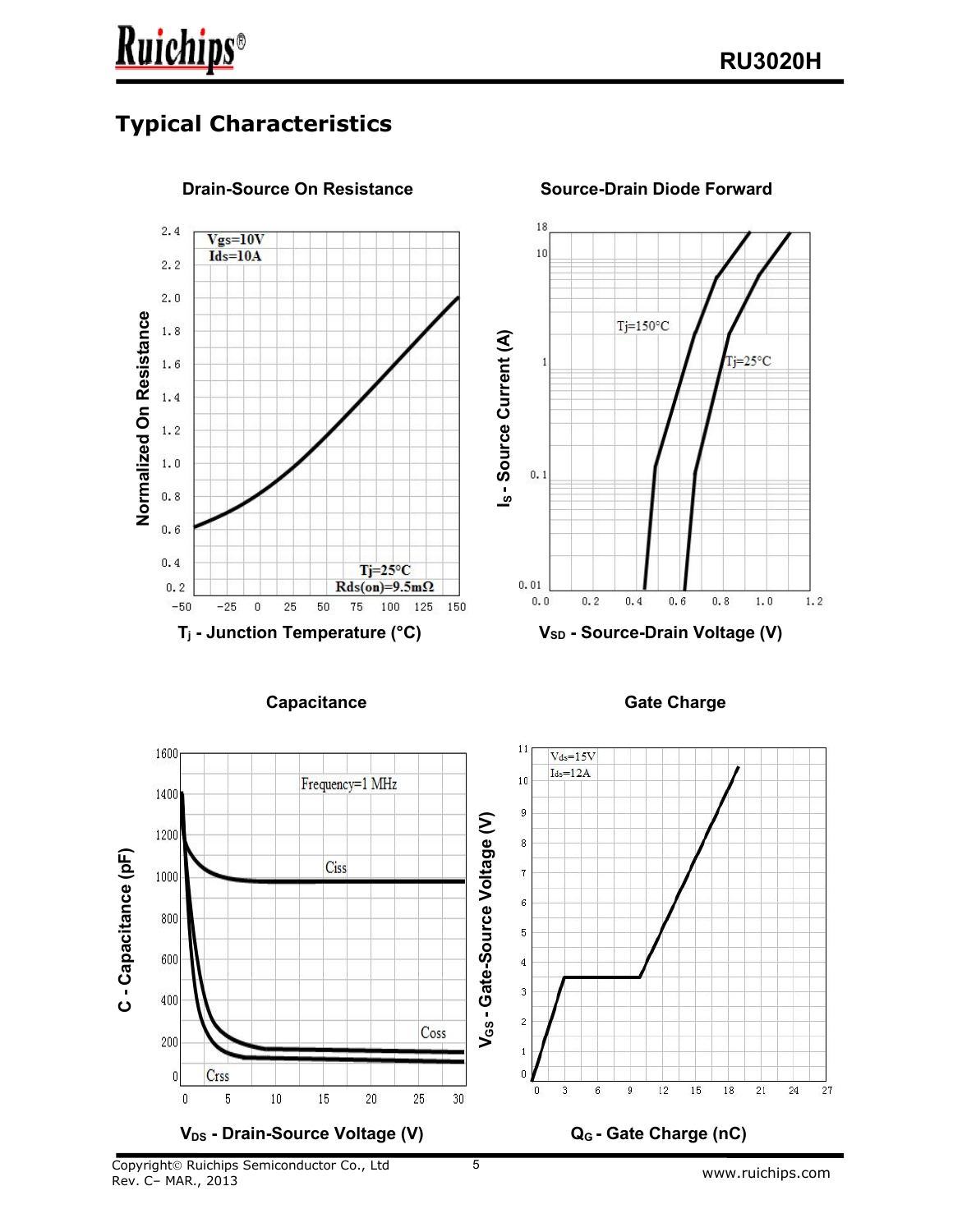

#### **Avalanche Test Circuit and Waveforms**



#### **Switching Time Test Circuit and Waveforms**



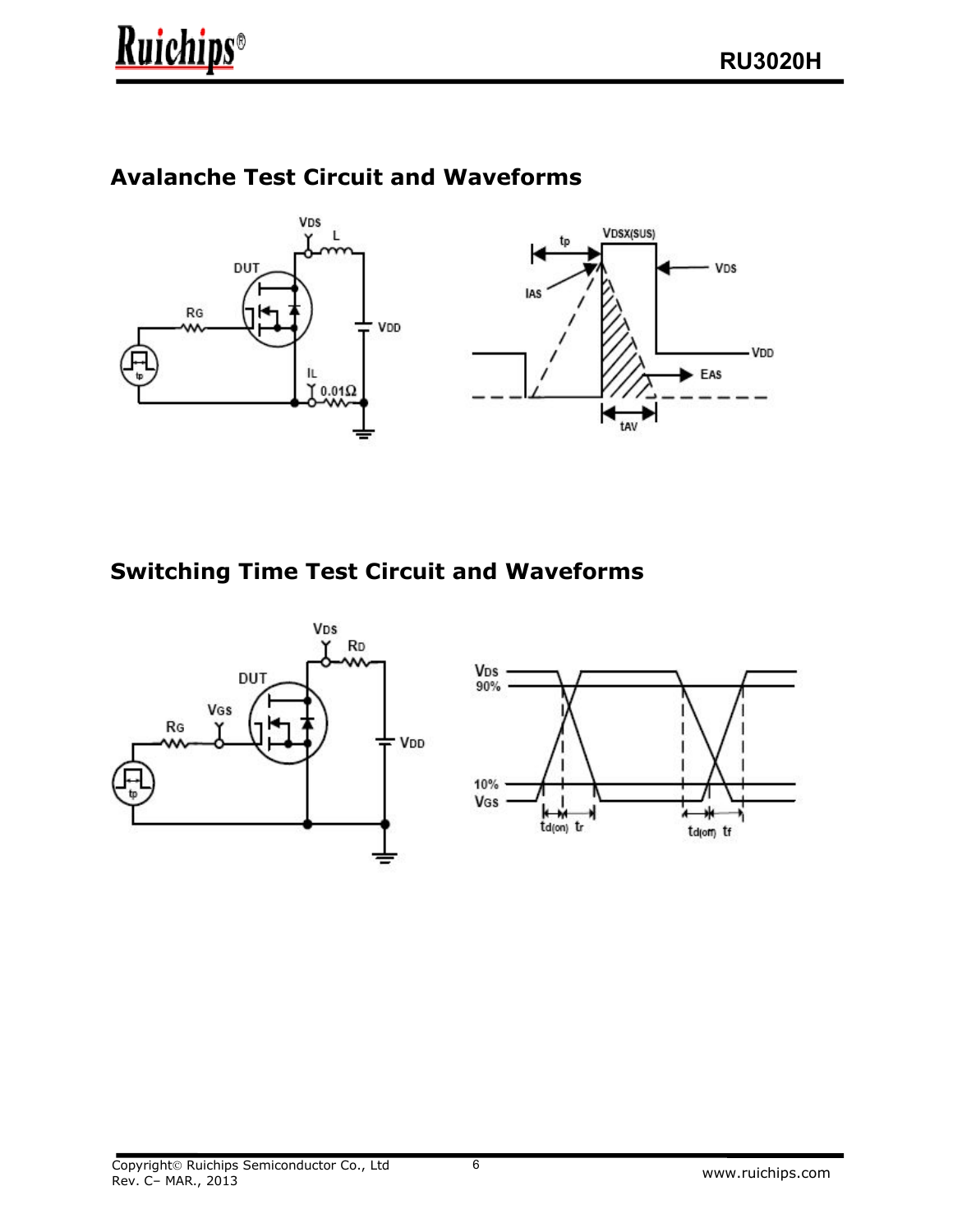## **Ordering and Marking Information**

| <b>Device</b>  | <b>Marking</b> | Package | Packaging | <b>Quantity</b> | <b>Reel Size</b> | Tape width |
|----------------|----------------|---------|-----------|-----------------|------------------|------------|
| <b>RU3020H</b> | <b>RU3020H</b> | $SOP-8$ | Tape&Reel | 2500            | 1222<br>. J      | 2mm        |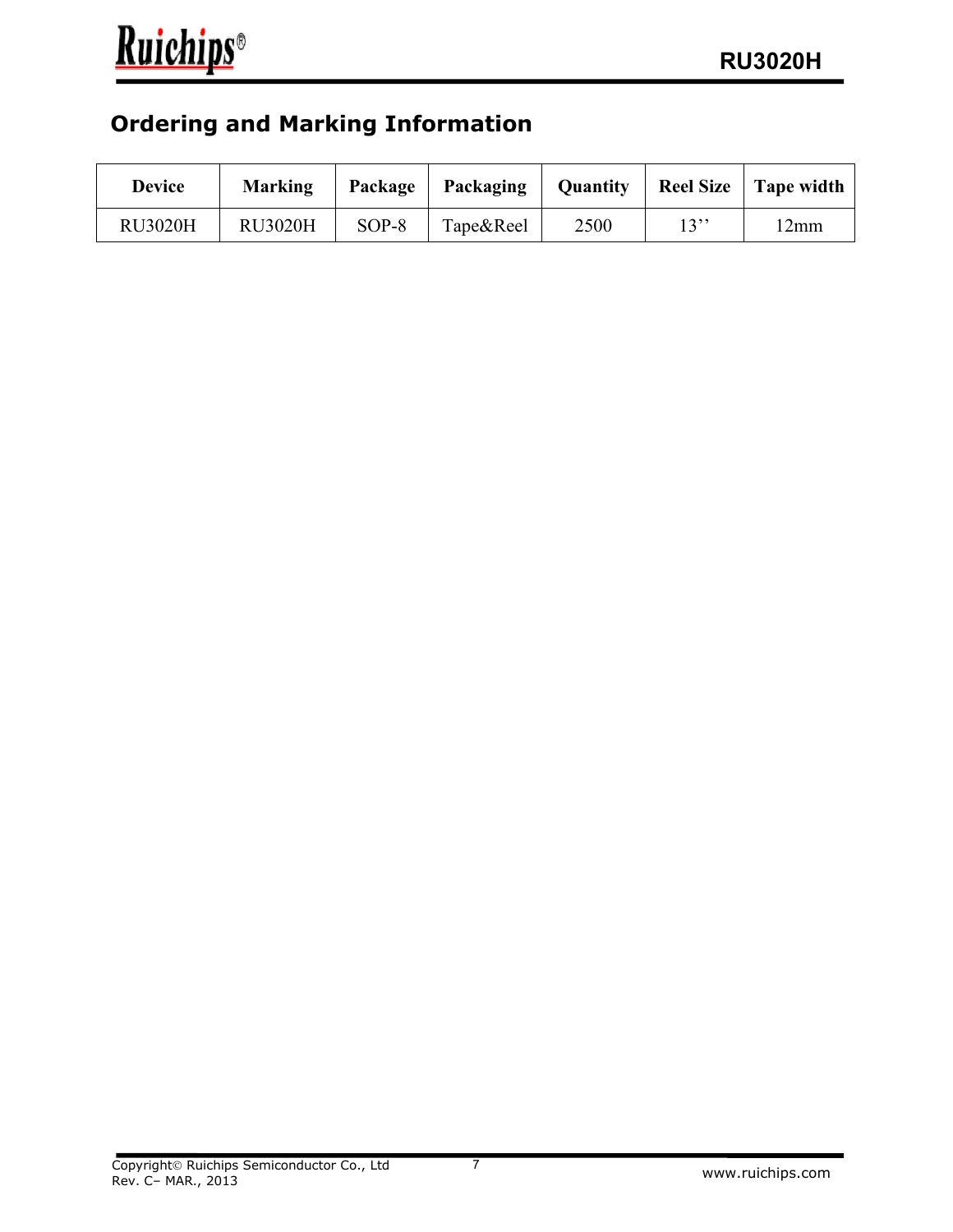### **Package Information**





| <b>SYMBOL</b>  | <b>MM</b>  |            | <b>INCH</b> |            |               | MM            |             | <b>INCH</b>   |             |
|----------------|------------|------------|-------------|------------|---------------|---------------|-------------|---------------|-------------|
|                | <b>MIN</b> | <b>MAX</b> | <b>MIN</b>  | <b>MAX</b> | <b>SYMBOL</b> | <b>MIN</b>    | <b>MAX</b>  | <b>MIN</b>    | <b>MAX</b>  |
| A              | .350       | 1.750      | 0.053       | 0.069      | E             | 3.800         | 4.000       | 0.150         | 0.157       |
| A <sub>1</sub> | 0.100      | 0.250      | 0.004       | 0.010      | E1            | 5.800         | 6.200       | 0.228         | 0.244       |
| A <sub>2</sub> | 1.350      | 1.550      | 0.053       | 0.061      | e             | $1.270$ (BSC) |             | $0.050$ (BSC) |             |
| b              | 0.330      | 0.510      | 0.013       | 0.020      | ⊥             | 0.400         | 1.270       | 0.016         | 0.050       |
| $\mathbf c$    | 0.170      | 0.250      | 0.006       | 0.010      | $\theta$      | $0^{\circ}$   | $8^{\circ}$ | $0^{\circ}$   | $8^{\circ}$ |
| D              | 4.700      | 5.100      | 0.185       | 0.200      |               |               |             |               |             |

#### ALL DIMENSIONS REFER TO JEDEC STANDARD DO NOT INCLUDE MOLD FLASH OR PROTRUSIONS